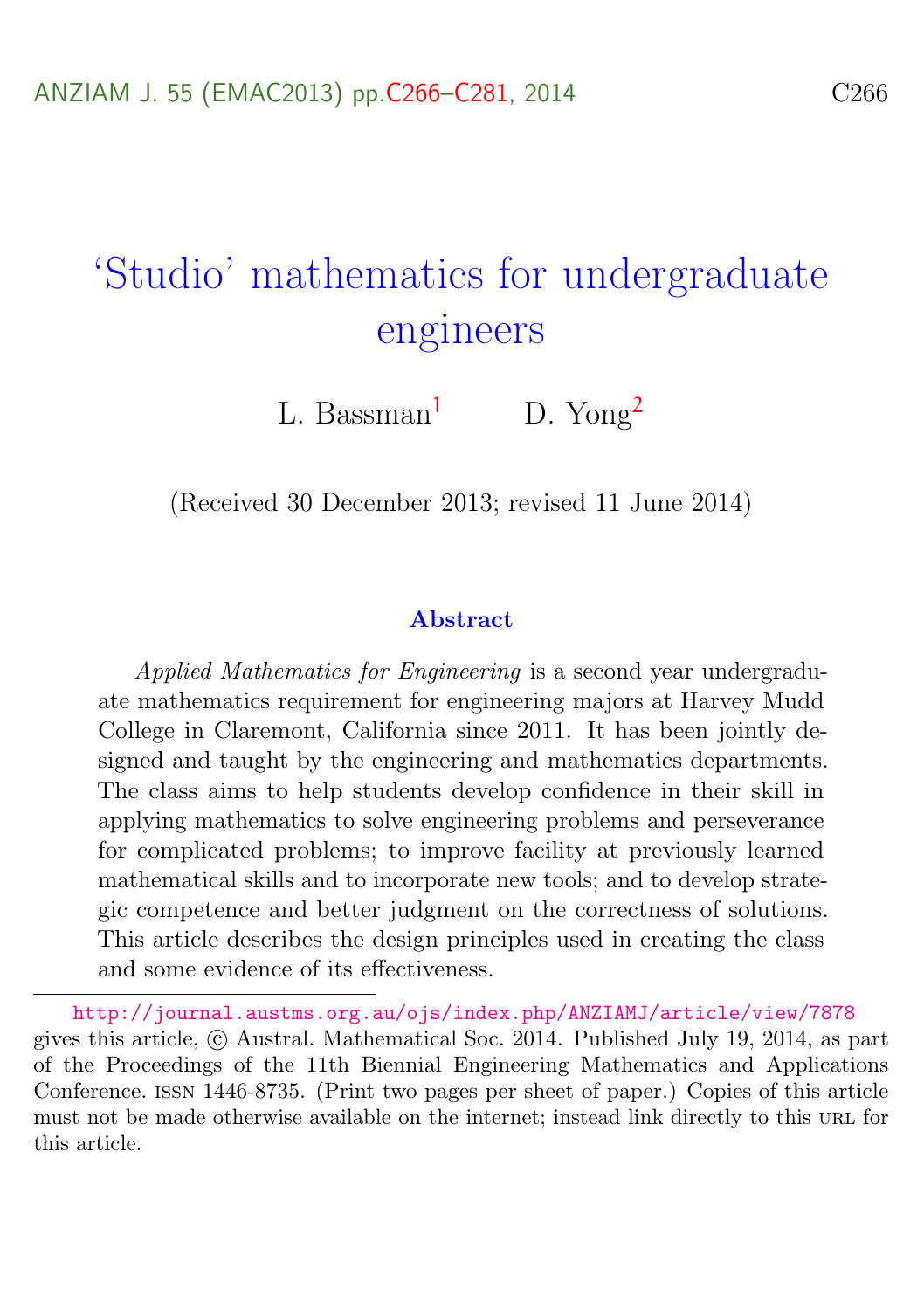#### Contents C267

## **Contents**

|                   | 1 Introduction                 | C <sub>267</sub> |
|-------------------|--------------------------------|------------------|
|                   | 2 What is Harvey Mudd College? | C <sub>268</sub> |
|                   | 3 Class goals                  | C <sub>269</sub> |
|                   | 4 Class content                | C <sub>270</sub> |
|                   | 5 Instructional strategies     | C <sub>272</sub> |
|                   | 6 Results and effects          | C <sub>275</sub> |
|                   | 7 Key lessons                  | C <sub>278</sub> |
| <b>References</b> |                                | C <sub>279</sub> |

## <span id="page-1-0"></span>1 Introduction

University engineering mathematics classes typically differ from other mathematics classes in their emphasis on topics relevant to a particular engineering discipline and some use of applications from that discipline. However, often in classes (and textbooks) these application examples are straightforward mathematics problems disguised as engineering problems. At Harvey Mudd College (HMC) we found that our students were not making sufficient connections between their rigorous mathematics background and their subsequent engineering learning, and we sought to develop a class that would address this as well as increase their confidence and perseverance in drawing on mathematics in their engineering studies and careers.

Section [2](#page-2-0) describes the unique setting in which this class was developed. Although it is not the typical environment for the education of engineers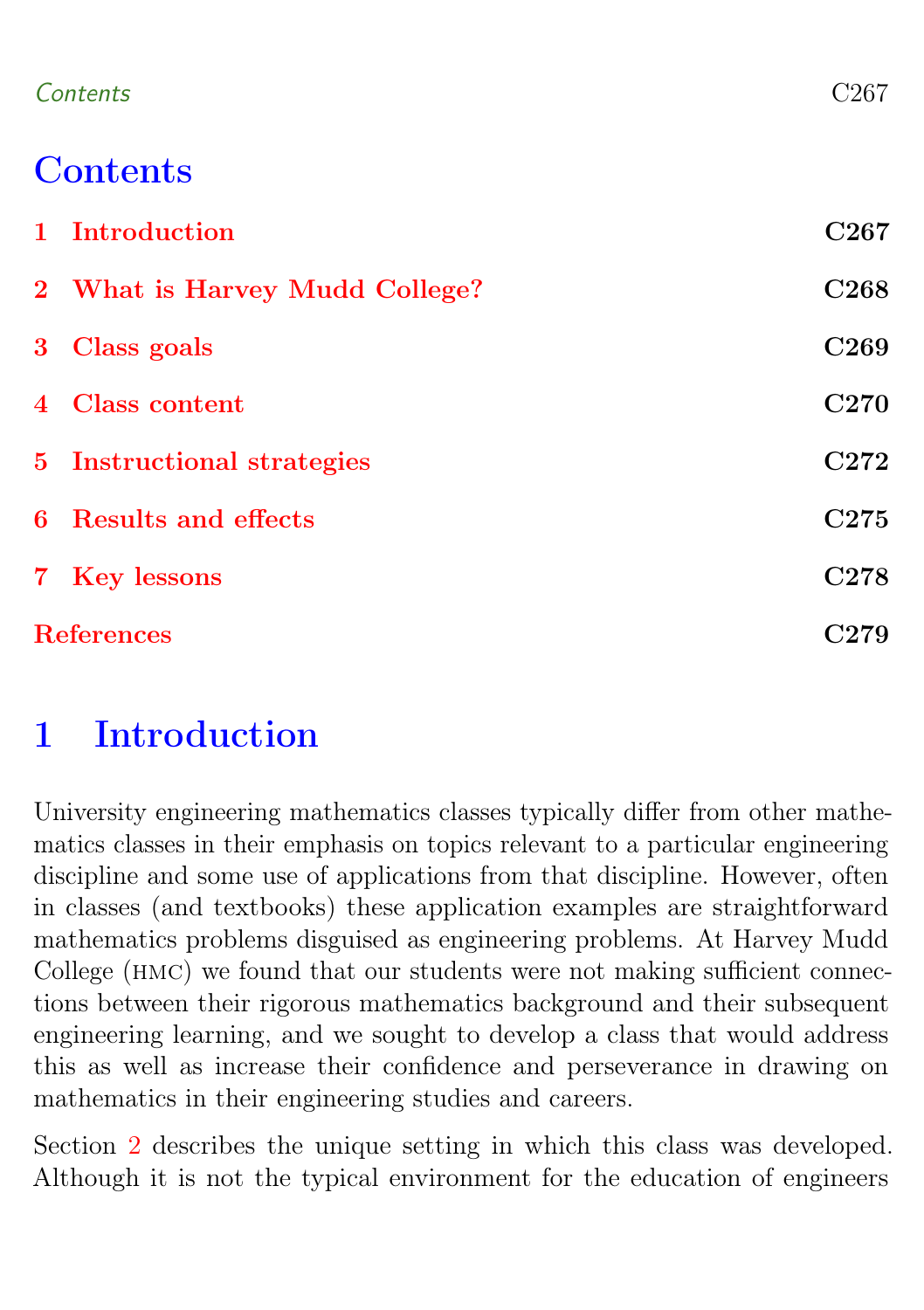#### 2 What is Harvey Mudd College? C268

in the us or Australia, we believe that much of the content and teaching methodologies can be replicated with success in more traditional and larger programs. Section [3](#page-3-0) describes the specific goals for the class, and Sections [4](#page-4-0) and [5](#page-6-0) explain its content and instructional strategies. Results and lessons learned from three years of teaching the class are described in Section [6.](#page-9-0)

### <span id="page-2-0"></span>2 What is Harvey Mudd College?

Founded in 1955, Harvey Mudd College in Claremont, California is a relatively young higher education institution for science, engineering and mathematics. It is very small—just 780 students—and all students are undergraduates. The priority activity for all academic staff is teaching, and experimentation with the content and delivery modes of classes is encouraged and supported.

Several things distinguish the engineering program at hmc from nearly all others in the us and Australia: it is a broad-based general engineering program without disciplinary subdivisions; all students at the college take a sizable set of common core classes; and all students pursue significant non-technical classwork for a well-rounded education. Each of these is explained in more detail below.

The hmc engineering program prepares its students for the professional world and advanced study in various disciplines through broad-based, handson experience in engineering analysis, synthesis and practice. Although students are able to focus upper-level elective classes and three semesters of "Engineering Clinic" (industry-sponsored capstone design) in a particular area of engineering if they wish, they do not declare specialties and must take a series of nine required intermediate-level classes in signals/systems and engineering science spanning all engineering disciplines.

All students at hmc take a common set of core classes regardless of their major field of study. In addition to three semesters of mathematics (including calculus, multi-variable calculus, linear algebra, differential equations, and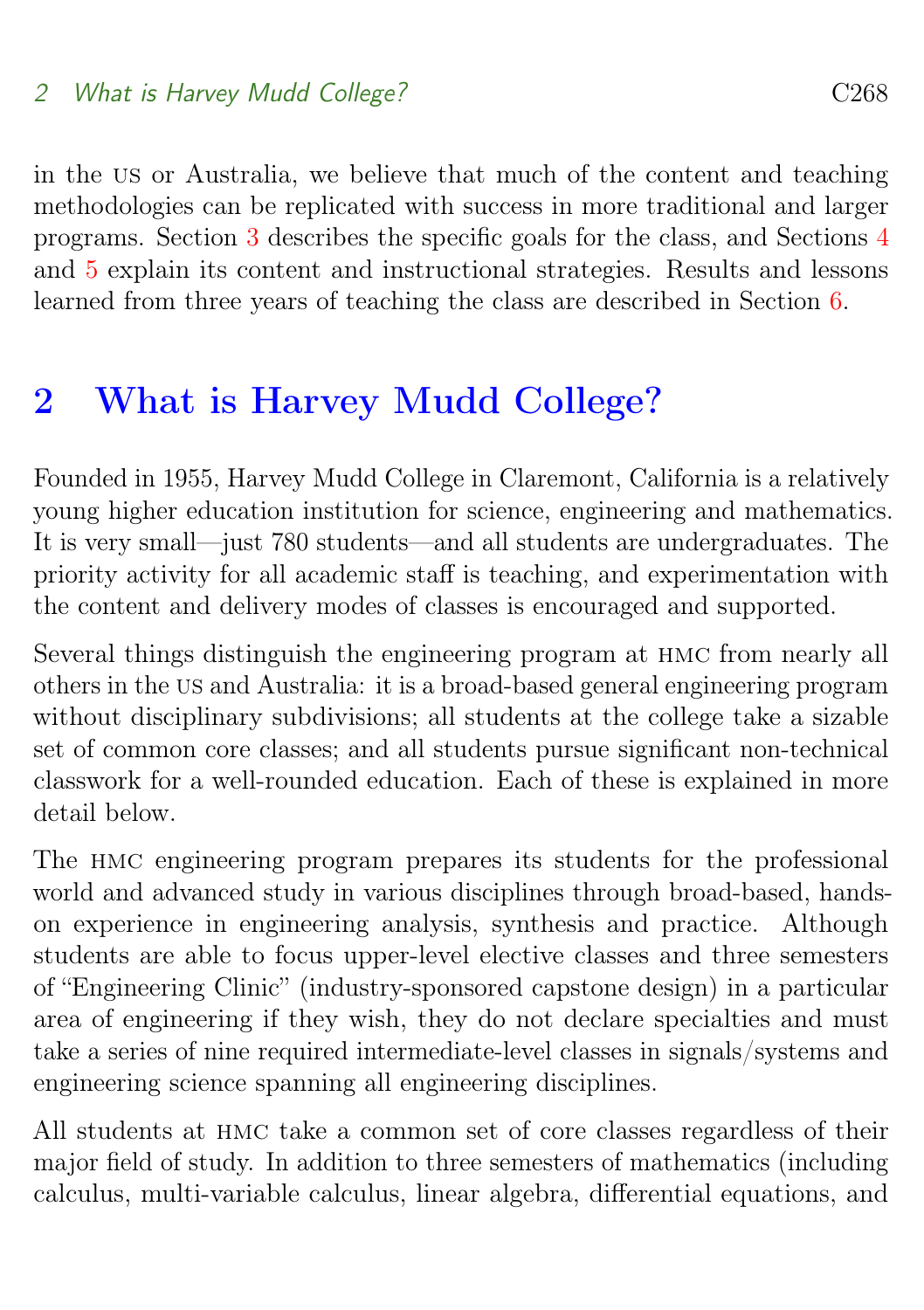probability and statistics), all take the same sequence of physics, chemistry, biology, science laboratories, computer science, systems engineering, humanities, and academic writing classes.

hmc is classified as a "liberal arts college" as all students are undergraduates and in addition to core and technical major classwork they do a significant fraction of their elective classes in the humanities, social sciences and arts. In this area of their educations, too, students have a concentration in a field of their choice as well as distribution requirements for breadth. This is fundamental to the mission of HMC:

Harvey Mudd College seeks to educate engineers, scientists, and mathematicians, well versed in all of these areas and in the humanities and the social sciences so that they may assume leadership in their fields with a clear understanding of the impact of their work on society.

### <span id="page-3-0"></span>3 Class goals

In 2010, hmc revised its core curriculum to require all students to take take three semesters of mathematics instead of four. By cutting out some redundancy and a few advanced topics, the mathematics department was able to fit its core sequence in a smaller footprint. The advanced topics that were cut out were reconstituted in an optional fourth semester math class. The engineering department took advantage of the extra space afforded by this change to propose a half-semester class focused on engineering mathematics to be taken by all engineering majors in the fourth semester.

Faculty from both the engineering and mathematics departments worked together to identify areas of greatest need and to develop a set of class goals and student outcomes. Some engineering faculty were concerned that students would be getting less mathematics experience by taking only three semesters of mathematics as opposed to four, and insufficient skill at effectively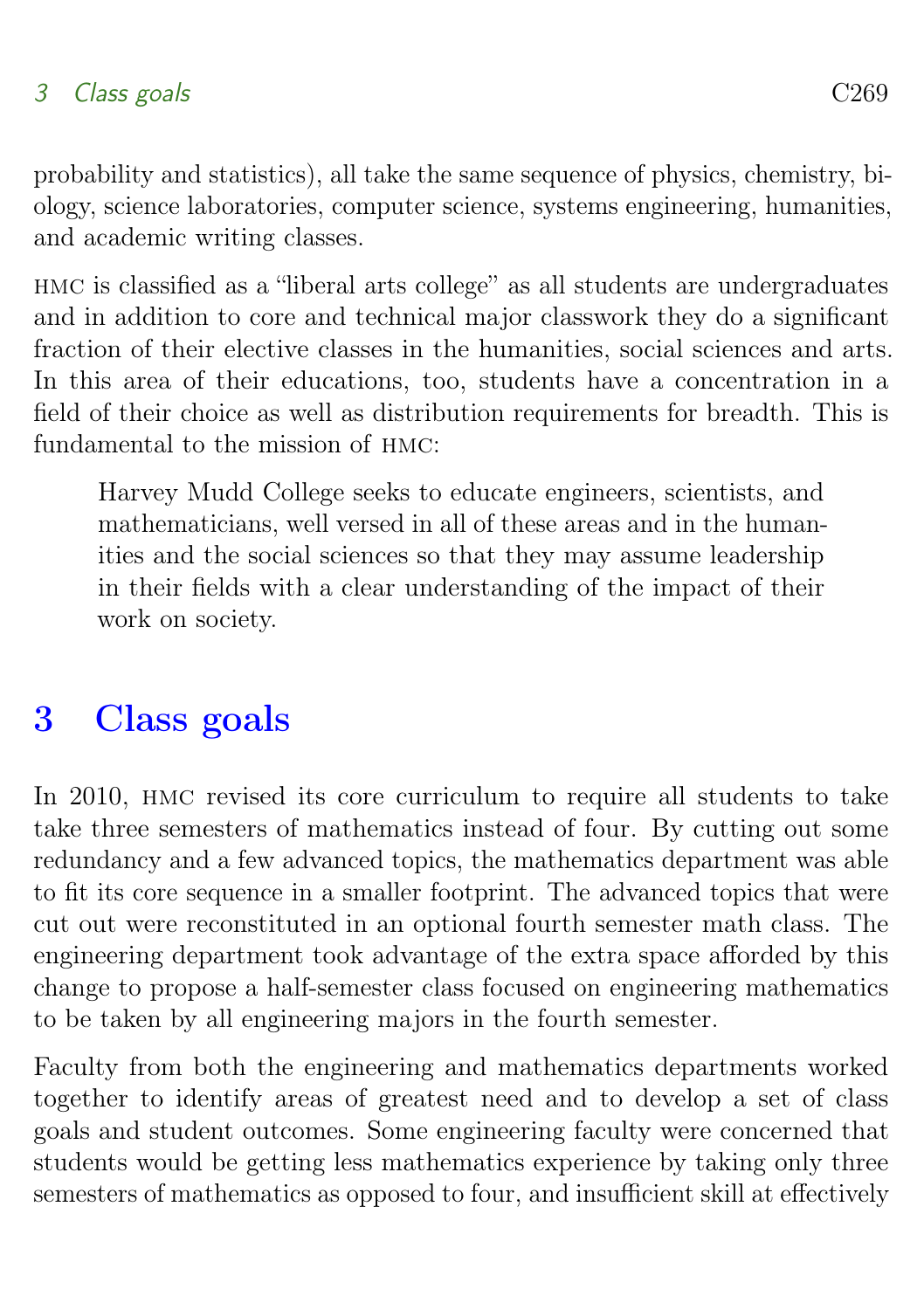applying mathematics to engineering problems was already an issue for many students. It was important that this class help students consolidate what they had previously studied and to learn how to apply that knowledge to solve engineering problems.

Consequently, we articulated the following set of class goals. As a result of taking the new class, we hope that students will:

- <span id="page-4-1"></span>1. develop confidence and perseverance in solving long, complex problems;
- <span id="page-4-3"></span>2. improve facility at previously learned mathematical skills:
- <span id="page-4-4"></span>3. learn several new mathematical tools (Laplace transforms, dimensional analysis, Matlab and Mathematica software);
- <span id="page-4-2"></span>4. develop strategic competence in selecting the appropriate mathematical tools for a particular engineering problem and better judgment on correctness of calculations.

The class, titled "Applied Mathematics for Engineering," was first taught in 2011 and has been taught annually by the authors of this article. We refer to this class by its class number, E72, in subsequent sections and describe how the above desired student learning outcomes guided the design of the class.

# <span id="page-4-0"></span>4 Class content

E72 is a half semester class that meets twice a week (75 minute sessions), for seven weeks. The class is designed so that each of the first six weeks focuses on one mathematics content area, along with one or two central engineering applications that make use of that mathematics (see Table [1\)](#page-5-0). Homework is assigned once a week, with three to five additional substantial problems that focus on various engineering applications.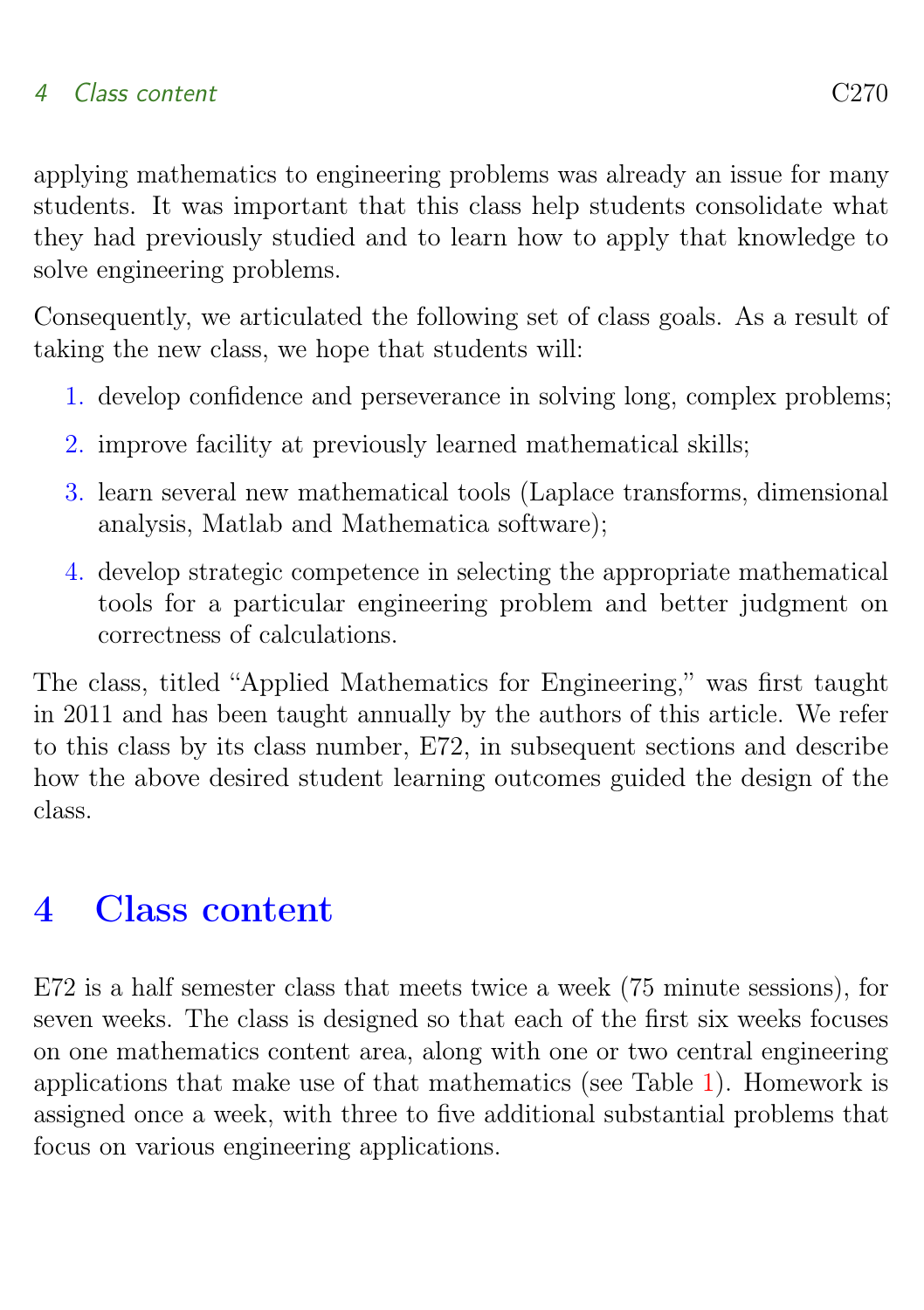| Table 1: List of emphasized topics in ETZ by week |                      |                                                |  |
|---------------------------------------------------|----------------------|------------------------------------------------|--|
| Week                                              | Mathematics Focus    | Example engineering applications used in       |  |
|                                                   |                      | class meetings and homework                    |  |
| $\mathbf{1}$                                      | Dimensional anal-    | Using Buckingham Pi theorem to: predict        |  |
|                                                   | ysis and statistical | terminal velocity from experimental data;      |  |
|                                                   | data processing      | design a structure for Mars gravity; design    |  |
|                                                   |                      | a full-sized propeller from scale model data.  |  |
| $\overline{2}$                                    | Linear/nonlinear     | Optimal design of a truss; thermal conduc-     |  |
|                                                   | systems of equa-     | tion in heat exchanger via finite difference   |  |
|                                                   | tions and optimiza-  | method; electrical analogy for modeling        |  |
|                                                   | tion                 | fluid pipe networks.                           |  |
| 3                                                 | Linear differential  | Canonical oscillator systems: response of      |  |
|                                                   | equations            | a filter circuit to voltage spike; response of |  |
|                                                   |                      | automobile suspension; vibration modes of      |  |
|                                                   |                      | airplane wing.                                 |  |
| 4                                                 | More linear differ-  | Response of skyscraper with a tuned mass       |  |
|                                                   | ential equations,    | damper; measurement error in a single-         |  |
|                                                   | Laplace Trans-       | axis rate gyro; thermal quenching of a steel   |  |
|                                                   | forms                | ingot.                                         |  |
| 5                                                 | Nonlinear differen-  | Stability of an automobile during a skid, of   |  |
|                                                   | tial equations       | spinning bodies in space and of a DC gen-      |  |
|                                                   |                      | erator circuit; simulation of a 3D inverted    |  |
|                                                   |                      | pendulum.                                      |  |
| 6                                                 | Optimization and     | Optimal design of a tuned mass damper, of      |  |
|                                                   | differential equa-   | a control scheme for a heating element and     |  |
|                                                   | tions                | of a zipline ride.                             |  |
|                                                   |                      |                                                |  |

#### <span id="page-5-0"></span>Table 1: List of emphasized topics in E72 by week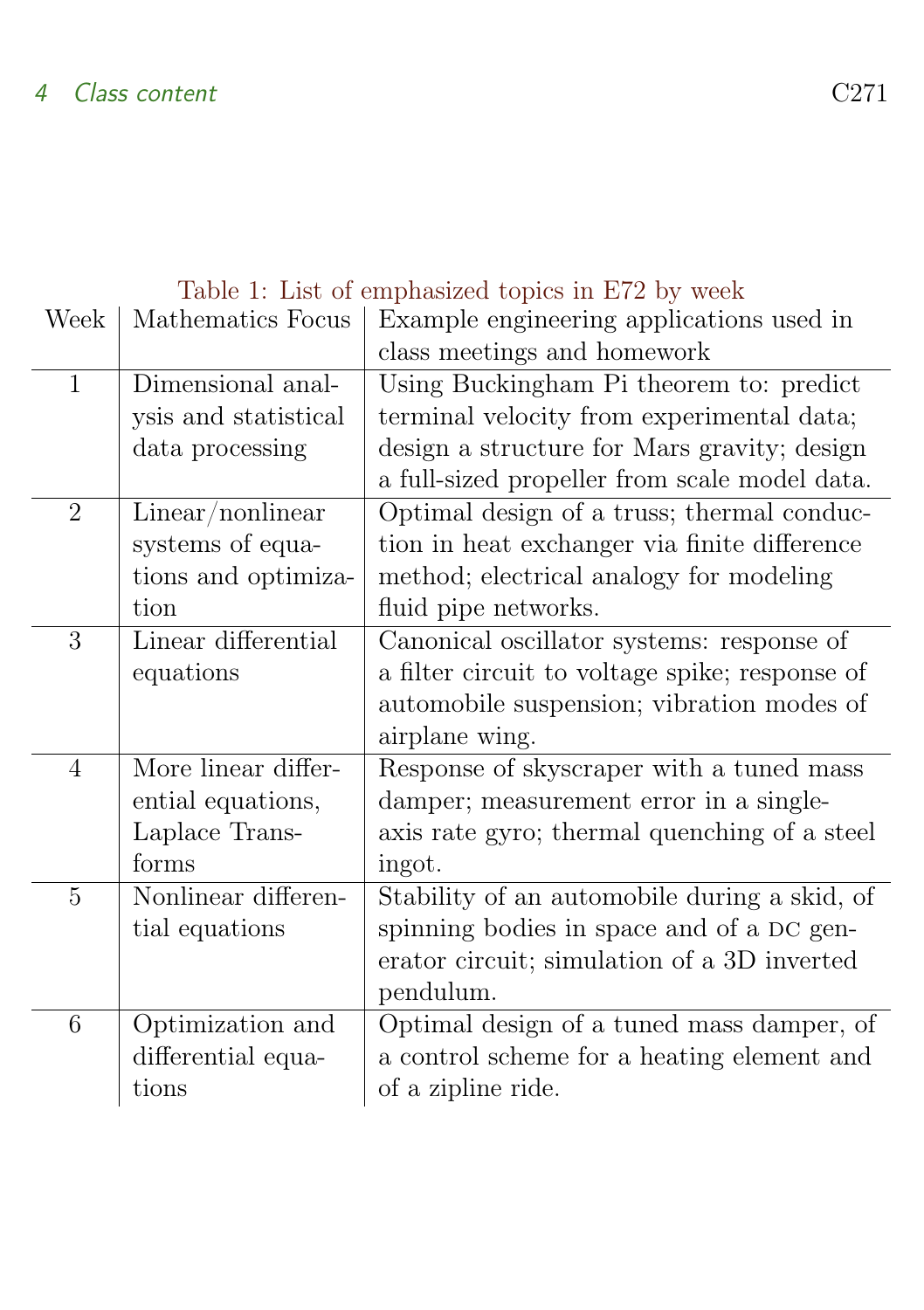This work culminates in one final homework assignment during the seventh week that incorporates nearly all of the mathematics content from the previous six weeks. This homework assignment is written so that students must first determine a solution approach and break the problem into smaller pieces. Several analytical and computational steps are needed and multiple methods are possible for each.

Close to 75 percent of the time that we spend designing and planning this class goes to writing and selecting authentic engineering problems that lend themselves to students learning specific mathematics content. We do not hesitate to include problems in engineering fields that students have not yet encountered—we provide enough description of the application so that students understand the scenario. We also do not shield students from 'messy' mathematics (problems that involve some algebraic computation, difficult integrals, numbers that do not 'work out nicely'). As the class progresses, we expose students to increasingly realistic approximations of the kinds of the mathematical problems that they will face as professional engineers (this addresses class goals [1](#page-4-1) and [4\)](#page-4-2).

Most of the problems can be approached with methods students have learned in previous core math classes, addressing goal [2.](#page-4-3) However, after students have spent time applying familiar methods to new, complex problems, we introduce new tools, such as the Laplace transform for solving linear differential equations and Matlab and Mathematica methods for optimization, in ways that help students understand the benefits and limitations of different strategies (goals [3](#page-4-4) and [4\)](#page-4-2).

### <span id="page-6-0"></span>5 Instructional strategies

We chose instructional strategies for E72 that aligned with the goals of the class, current instructional practices in the engineering department, and the current literature on best practices in STEM (science, technology, engineering,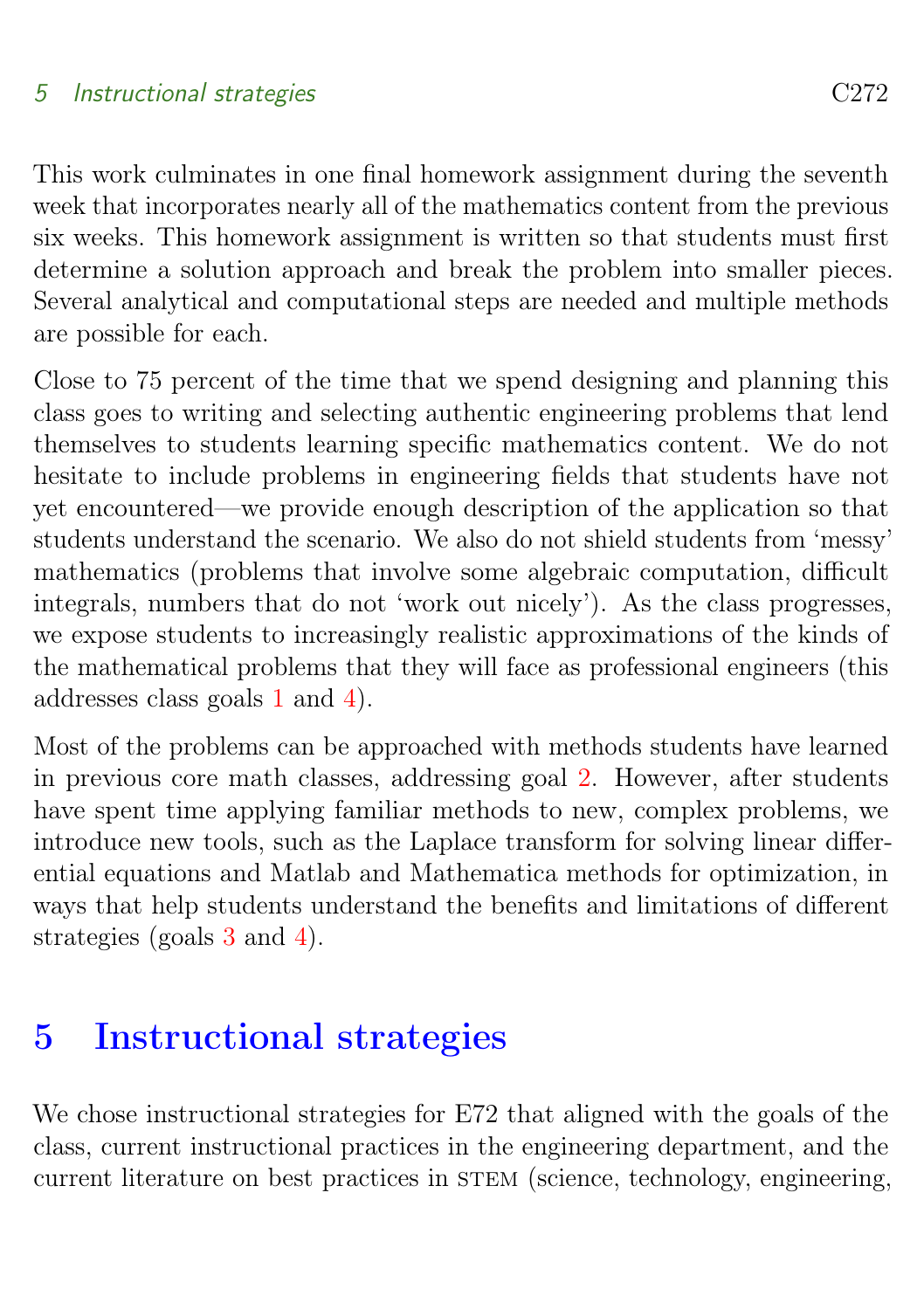<span id="page-7-0"></span>mathematics) teaching and learning.

The 'studio' aspect of the class was inspired by the first engineering class, an introduction to engineering design, that all hmc engineering majors must take. In this class, all learning is project-based, and the students tackle complex, open-ended problems during class meetings while instructors are present to interact with them. Formal design methods and strategies are introduced, via small group conversations or brief mini-lectures, only once students have themselves realized the need for them in their projects [\[3\]](#page-14-1).

Embedded within the implementation of E72 as a studio class are a number of instructional strategies that are noteworthy. Many of these instructional strategies have been around a long time and are well understood. One particularly useful source is an annotated bibliography of research on instructional strategies prepared by Froyd [\[2\]](#page-14-2). One strategy is problem-based learning, which involves introducing "relevant problems ... at the beginning of the instruction cycle . . . [so as to] provide the context and motivation of the learning that follows" [\[4\]](#page-14-3). As mentioned in Section [4,](#page-4-0) we design our instruction so that all of the mathematical tools and knowledge are motivated by authentic engineering applications.

We try as much as possible to reduce lecturing during class to allow students to do mathematics and solve engineering problems. We see active learning as critical for building student interest and developing positive attitudes toward solving long, complex problems. When students see others struggling in class on the same challenging problems, they realize that they are not the only ones struggling and they are motivated to keep trying. When it is appropriate for the task at hand, we post helpful hints for anticipated misconceptions and areas of struggle around the classroom. When students feel stuck, they are invited to look for a hint, ask a neighbor, or ask one of us. In this way, students are also actively moving about the room and talking with each other and with us.

Because we instructors are freed from having to lecture during the entire class, we are able to circulate among students as they are working to ask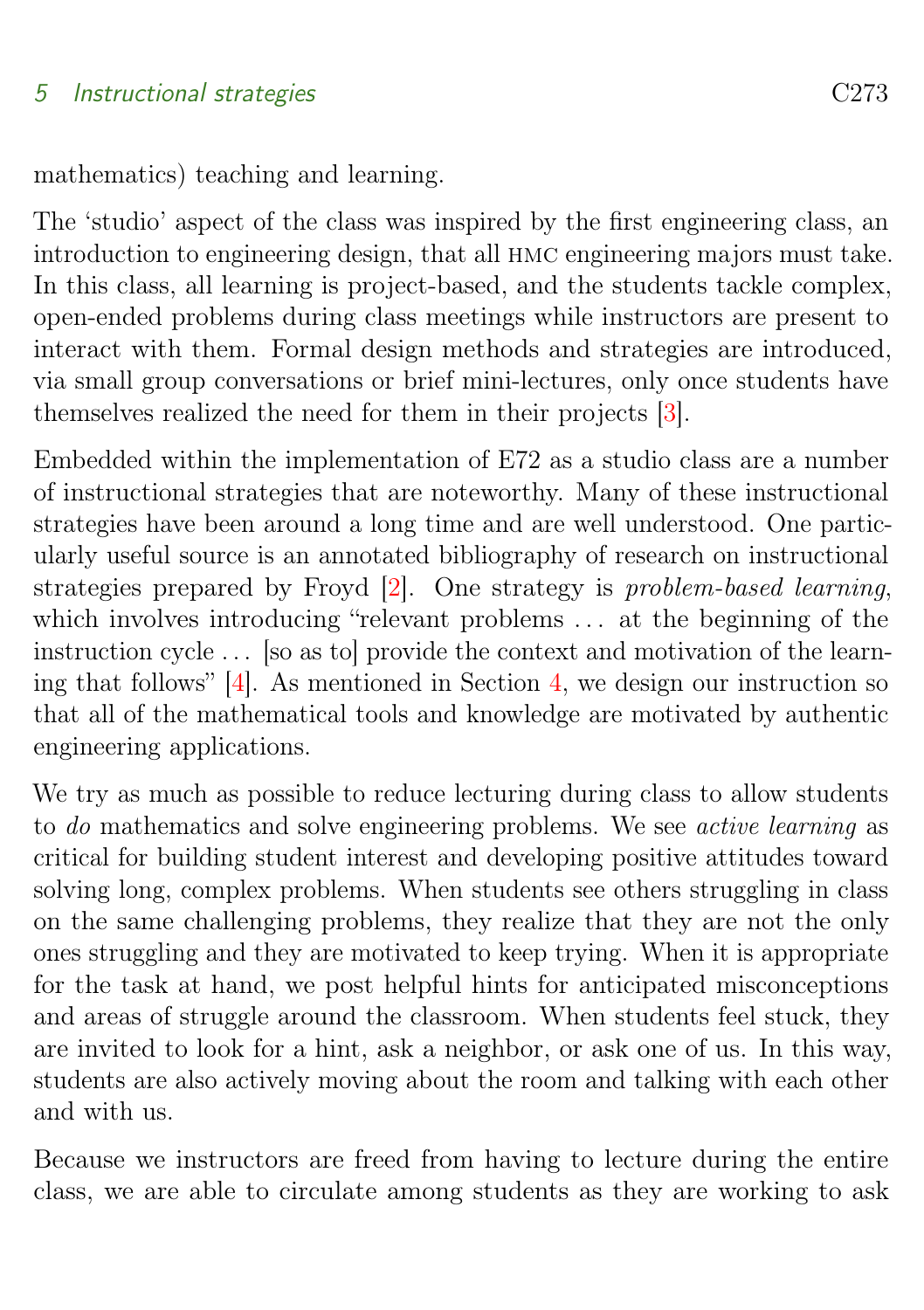<span id="page-8-0"></span>probing questions, make note of what students are able to do and not able to do, and read students' body language to guess at students' feeling and attitudes toward the task at hand. This formative assessment allows us to adjust the pace of the class to give students enough time to productively struggle with challenging problems and avoid unproductive frustration. We also have additional tasks that we can provide to any students who finish sooner than expected. In this way, we make full use of our our low student to faculty ratio (about 25 students and two instructors in each section of E72) to ensure that every student is thoroughly engaged during class.

We design most of the active learning to be performed in *small groups* because of the great deal of evidence that collaborative, small-group learning increases student engagement and increases academic achievement [\[6\]](#page-14-4). We ask students to organize into groups of two, three or four when working on problems in class. Most of the time, we allow students to self-select into these groups. The furniture in the classroom is flexible enough to facilitate different arrangements of groups, and we noticed that the arrangement of furniture can lead to different kinds of interactions.

Another strategy that we use in E72 is just-in-time learning (not to be confused with just-in-time teaching). Just-in-time learning involves teaching students the skills and knowledge needed for a task after they have struggled with the task, rather than the other way around. For example, in the midst of the truss design task in week two, we ask students to find the optimal location of a truss joint. This task involves solving a pair of nonlinear algebraic equations. Because the class period up to that point has involved only linear systems of equations, we expect most students to try to express that system of equations as a linear algebra problem. We purposely allow them to struggle for a few moments on this task so that they realize that the equations are nonlinear before we remind them about iterative methods for solving nonlinear equations (like Newton's method) and how to use Matlab and Mathematica to perform this type of task.

Finally, we occasionally 'flip' our classroom (sometimes referred to as setting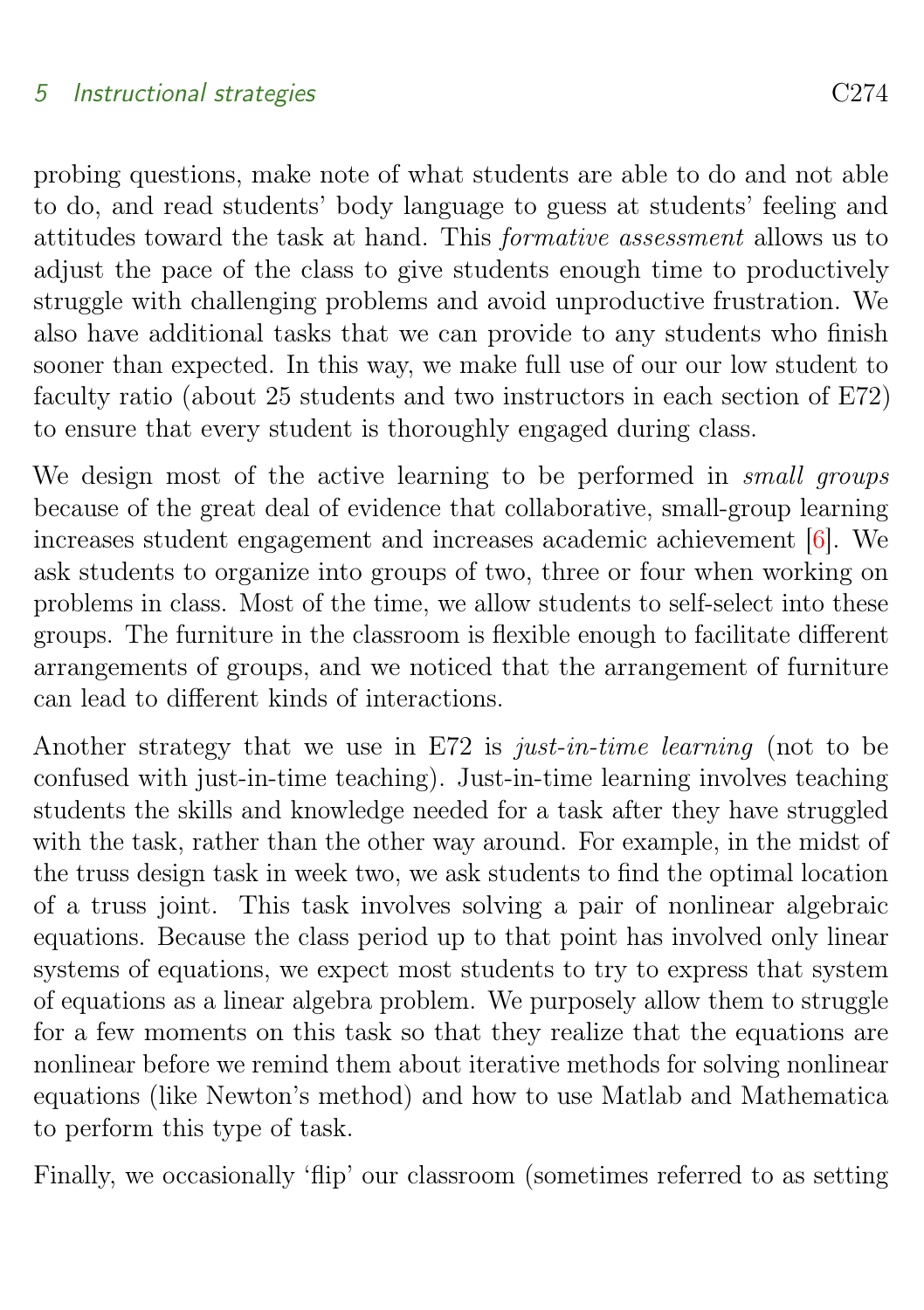up an inverted classroom) through video recordings. Students are asked to watch pre-recorded, 15 minute segments of lectures before coming to class so as to free up class time for more active learning. For example we did this with the mechanics of computing Laplace transforms, an introduction to Mathematica syntax, and plotting in Matlab.

We do not claim that any of these strategies are novel. Rather, we hope to demonstrate how one can choose the appropriate instructional strategies so as to achieve a set of class goals, and to combine them into a blended practice, which we referring to here as a 'studio' class.

# <span id="page-9-0"></span>6 Results and effects

Rigorous assessment of the E72 class is not possible because the class was introduced along with several other changes in students' training (notably, a reduction in the number of required mathematics classes). Nevertheless, it is important to know whether the class is achieving its intended goals.

The first goal of helping students develop confidence and perseverance was surely achieved, based on students' comments on end of semester class evaluations (see Figure [1\)](#page-10-0) and based on their behavior in class. Student engagement in the class was extremely high. Attendance was near perfect and students were rarely off task in class. It was frequently a challenge to get students to stop their work at the end of class so as to allow the next group of students to use the classroom. Also, we know that students were spending a large number of hours outside of class on E72. (See Figure [2\)](#page-10-1).

Although we received plenty of comments on end of class evaluation forms appealing for a reduction in workload (while at the same time recognizing that it had built endurance), here is a sample of the feedback that we received in response to the question "What aspects of the teaching or content of this class do you feel were especially good?".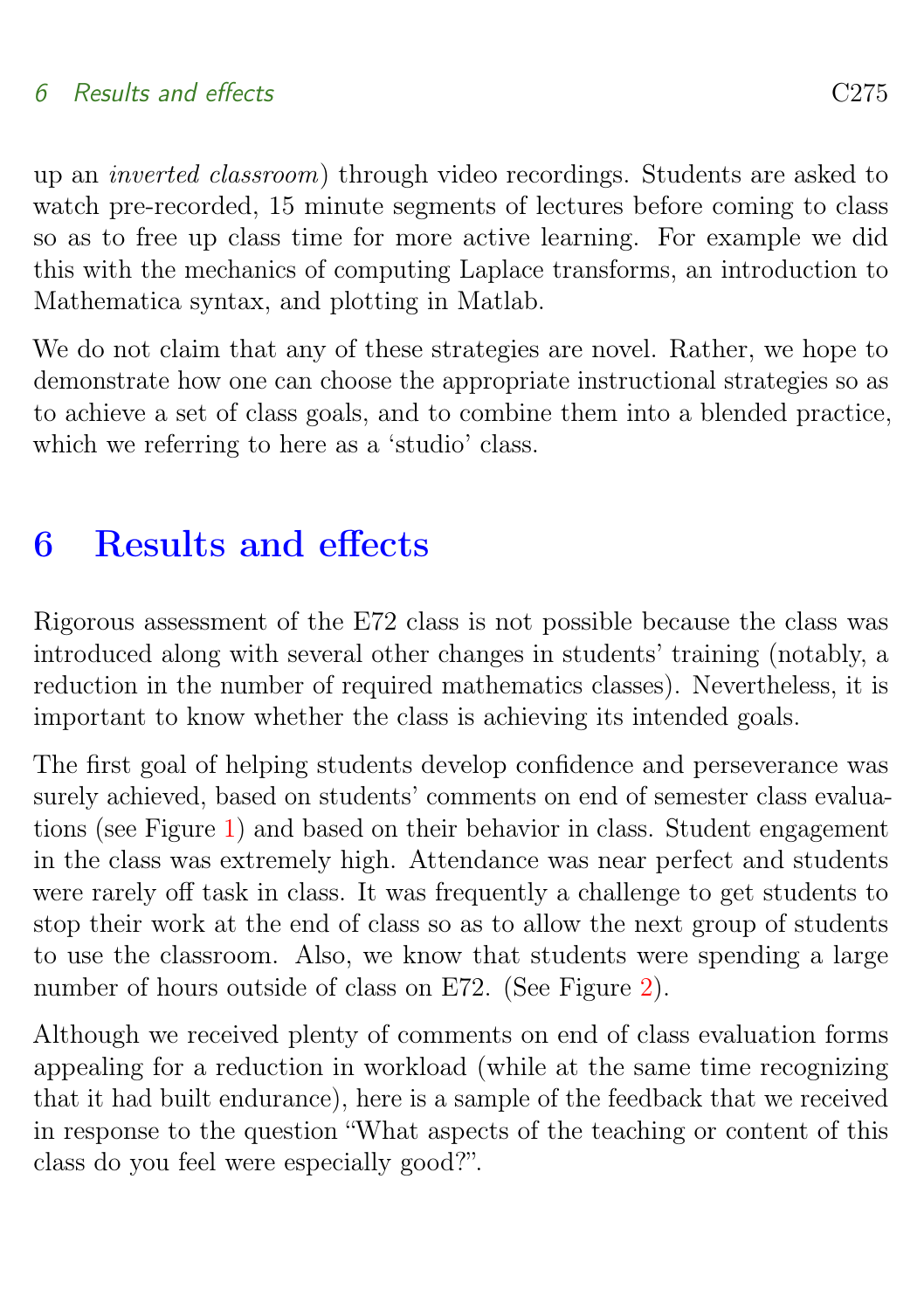#### 6 Results and effects C276



<span id="page-10-0"></span>Figure 1: Students' affinity to two statements about their learning in E72, reported via end of class surveys.



<span id="page-10-1"></span>Figure 2: Number of hours spent on E72 outside of class per week, as reported by students on end of class surveys (6–9 hours is expected given the class credit hours).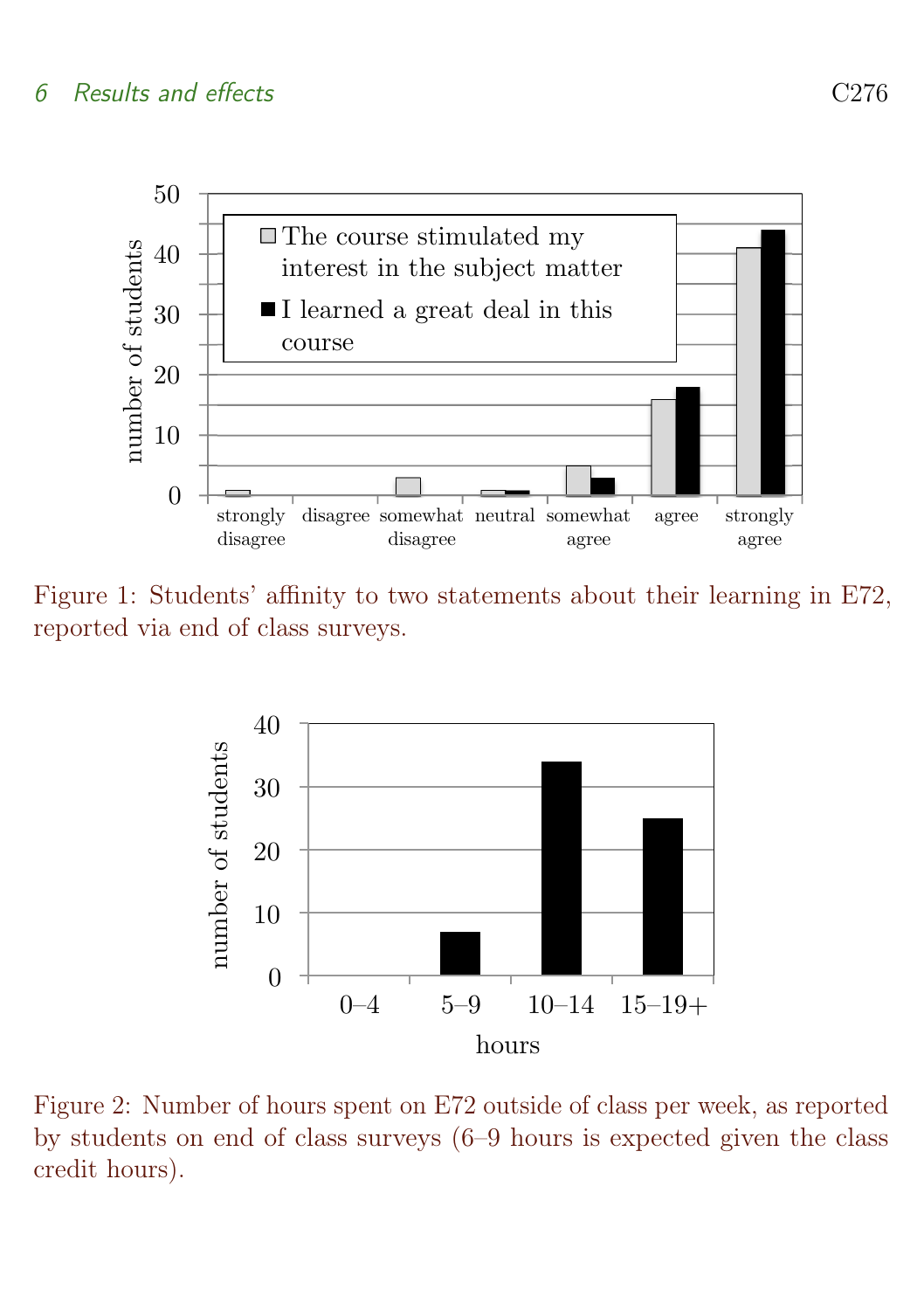#### 6 Results and effects C277

"I absolutely loved how everything we did in class had some practical application to the real world and how these problems incorporated almost everything we've learned in our math classes."

"The in class projects were fun and offered a lot of insight into ways to approach problems."

"I really enjoyed having two professors that gave different perspectives on the material. Having two professors was also helpful in answering everyone's questions in class."

"I thought working on problems in class was very helpful because I could get immediate feedback/help when I ran into an issue or didn't understand something. Homework was difficult, but very effective at teaching concepts and rewarding in the end."

Recently, we administered a survey to graduating engineering majors, asking them to reflect back on what they had learned in E72 and how it affected their studies at hmc. Here are some of the comments that were submitted:

"[Through E72] I became comfortable using programs to help solve math problems. I also became comfortable with solving lengthy problems. I learned how to break down large problems into smaller, approachable steps."

"[E72] really got me interested in Matlab, which I built upon and ended up doing all Matlab coding for 2 clinic projects and working at SpaceX. It really helped develop my endurance for long problems."

Feedback from engineering faculty who work with students subsequent to them taking E72 also confirmed some success:

"E72 definitely helps, especially for the stronger students. For the weaker ones, it also helps in that at least they remember seeing the material, even if they don't recall the exact details."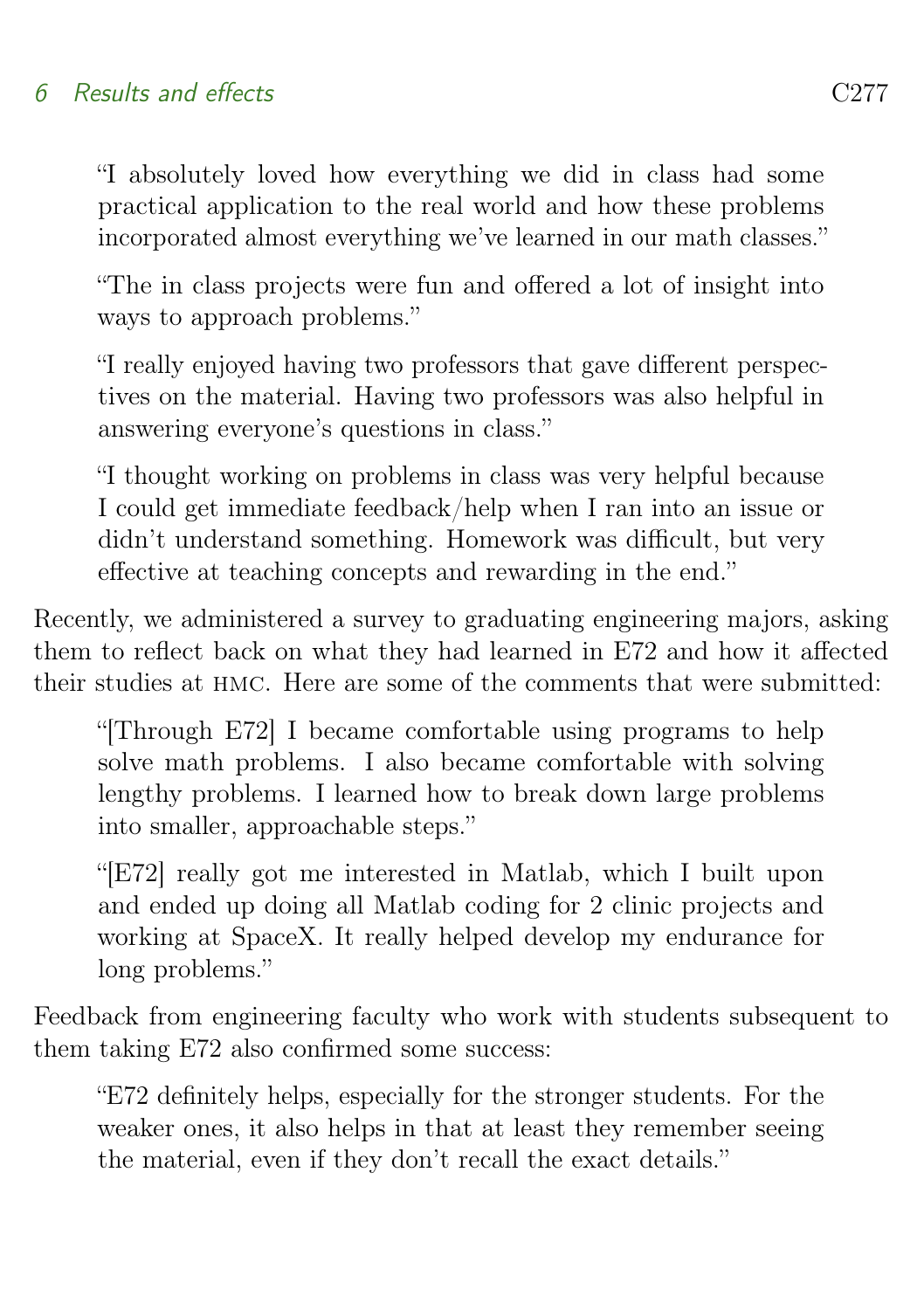#### 7 Key lessons C278



Figure 3: Percent of engineering majors choosing a mathematics-focused technical elective in each year after taking E72. The cohorts graduating in 2013 and 2014 were the first to take E72 (the 2015 cohort is only now starting technical elective classes).

"Perhaps the strongest indicator that E72 is having a positive impact is the general sense among students that modeling is mathematics, and that modeling can be used as tool for understanding how systems work, or at least, for approximating and predicting behavior."

We also have some evidence that students have been taking more advanced mathematics classes as a result of having taken E72 (see Figure 3).

## <span id="page-12-0"></span>7 Key lessons

One of the main reasons E72 has been a success is that it was designed from the outset by both engineering and mathematics academic staff. Combining both engineering and mathematics expertise allowed us to ensure that the problems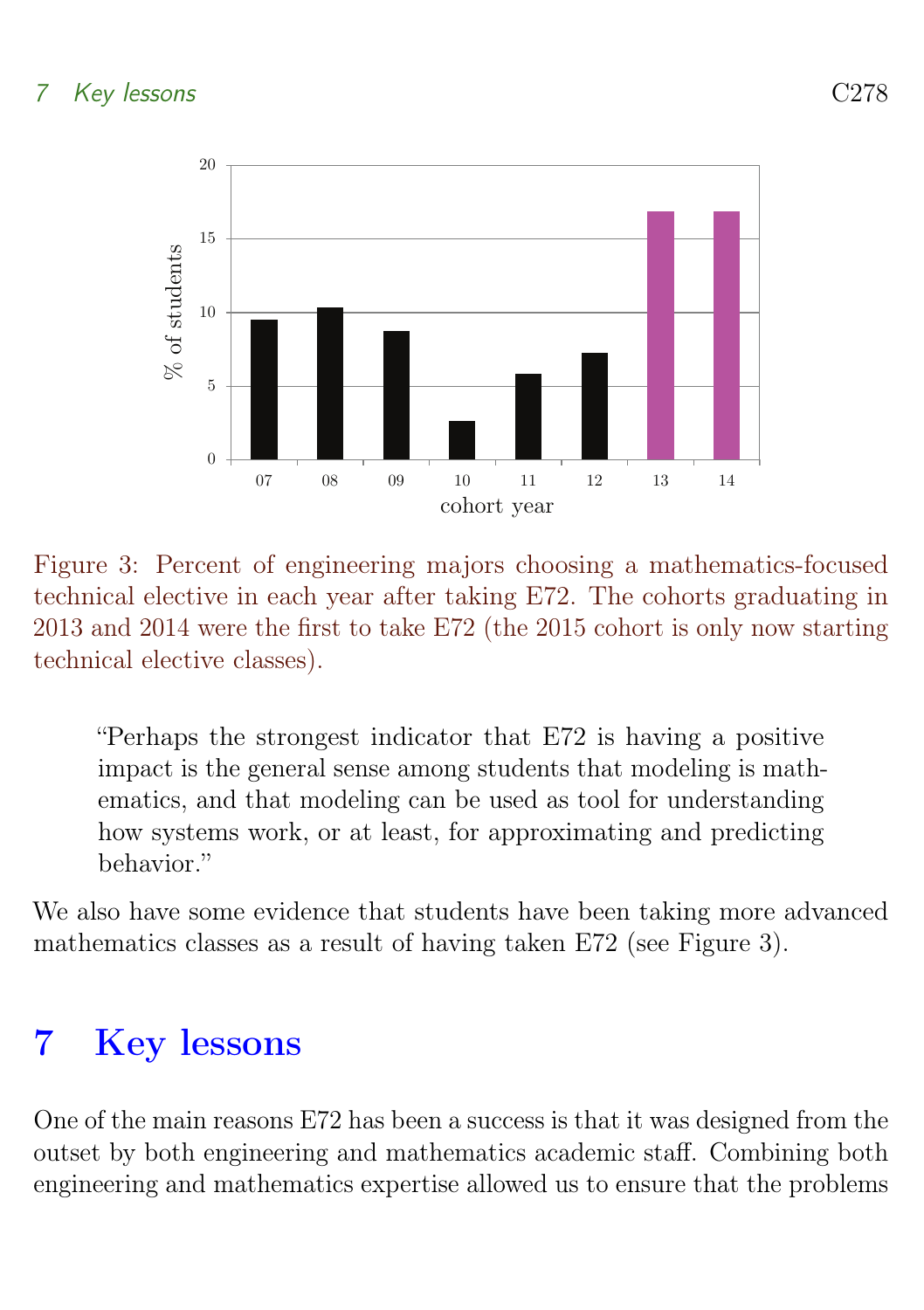#### <span id="page-13-2"></span>References C279

and examples used in class represented authentic engineering practices and rigorous mathematical practices. Though the investment of time was high, especially for the curation and creation of these authentic and rigorous problems, the results are very positive. Once class goals (student learning outcomes) were articulated, then the class content and method of delivery was chosen to best meet those goals. Consequently, we were able to blend a variety of instructional practices to create a 'studio' class experience that led to demonstrably positive student outcomes.

Many of the class goals will be similar to those at other institutions, so that even though this class was designed to fit the specific needs of engineering majors at Harvey Mudd College, we believe many of the same ideas and principles can be applied to other contexts. The findings of the scale-up Project showed that this kind of collaborative studio-style instruction can be used for large class sizes [\[1\]](#page-13-1). Specific recommendations for how to help different departments to work together to design interdisciplinary learning is discussed in a summary report by Project Kaleidoscope [\[5\]](#page-14-5).

Acknowledgements We thank our HMC colleagues in the engineering and mathematics departments for their collaboration on the development of this class and the feedback they provided. We are grateful for the energy our students put into their work in the class and the suggestions they made during and after taking it. We also appreciate the Australian Mathematical Sciences Learning and Teaching Network for making our participation in emac2013 possible.

### <span id="page-13-0"></span>**References**

<span id="page-13-1"></span>[1] R. J. Beichner, J. M. Saul, D. S. Abbott, J. J. Morse, D. L. Deardorff, R. J. Allain, S. W. Bonham, M. H. Dancy, and J. S. Risley. The student-centered activities for large enrollment undergraduate programs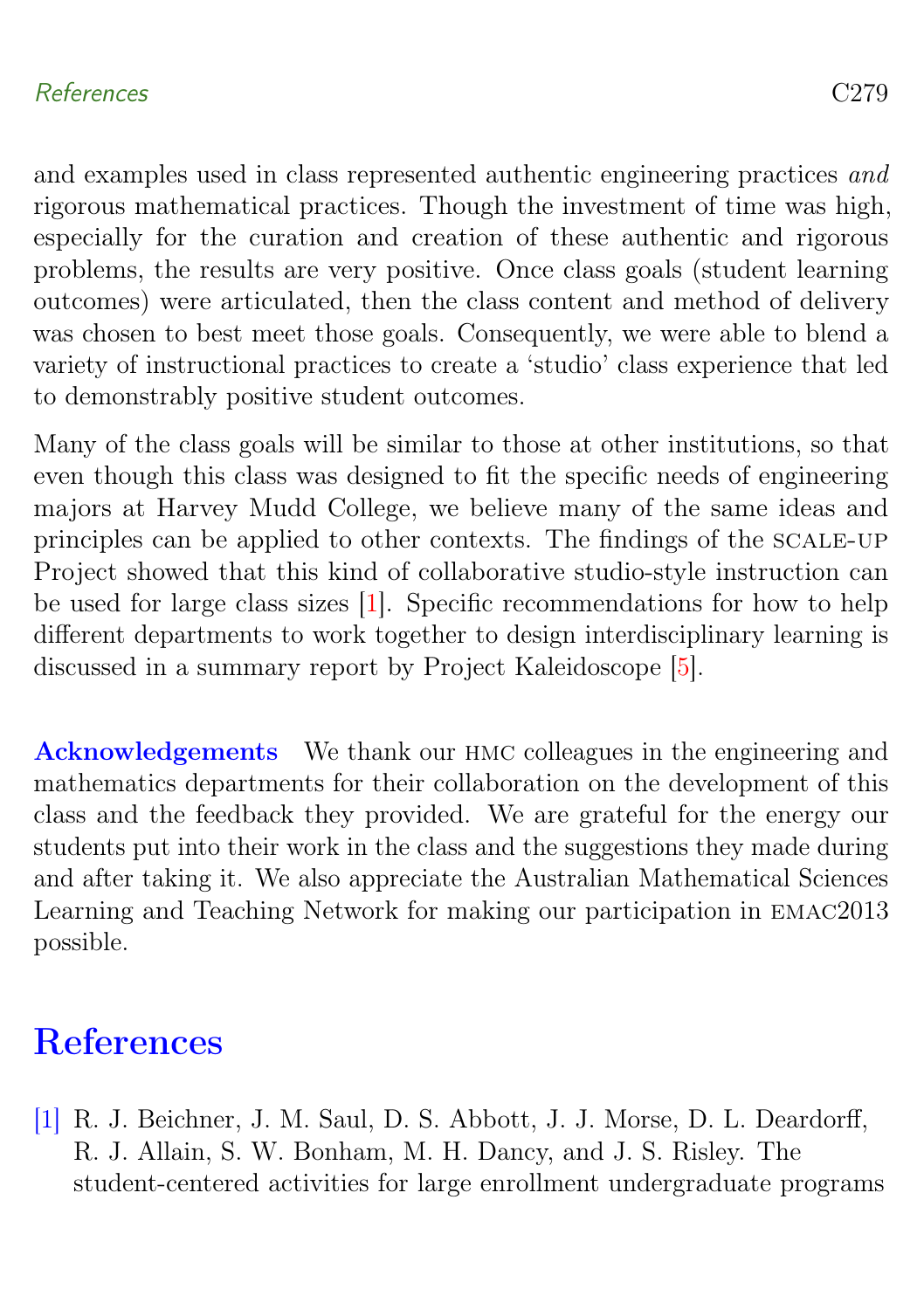#### References C<sub>280</sub>

(scale-up) project. In Research-Based Reform of University Physics, volume 1. Edward F. Redish and Patrick Cooney, April 2007. <http://www.compadre.org/PER/items/detail.cfm?ID=4517>. [C279](#page-13-2)

<span id="page-14-2"></span>[2] J. E. Froyd. Evidence for the efficacy of student-active learning pedagogies. Project Kaleidoscope: Pedagogies of Engagement, 2007. [http:](http://www.pkal.org/documents/BibliographyofSALPedagogies.cfm) [//www.pkal.org/documents/BibliographyofSALPedagogies.cfm](http://www.pkal.org/documents/BibliographyofSALPedagogies.cfm),

accessed 1 Oct, 2013. [C273](#page-7-0)

- <span id="page-14-1"></span>[3] P. Little and M. Cardenas. Use of "studio" methods in the introductory engineering design curriculum. J. Eng. Educ., 90:309–318, 2001. doi[:10.1002/j.2168-9830.2001.tb00610.x.](http://dx.doi.org/10.1002/j.2168-9830.2001.tb00610.x) [C273](#page-7-0)
- <span id="page-14-3"></span>[4] M. Prince. Does active learning work? a review of the research. J. Eng. Educ., 93(3):223–231, 2004. doi[:10.1002/j.2168-9830.2004.tb00809.x.](http://dx.doi.org/10.1002/j.2168-9830.2004.tb00809.x) [C273](#page-7-0)
- <span id="page-14-5"></span>[5] Project Kaleidoscope. What works in facilitating interdisciplinary learning in science and mathematics, 2011. [http://www.aacu.org/pkal/interdisciplinarylearning/](http://www.aacu.org/pkal/interdisciplinarylearning/documents/KeckExecutiveSummary_001.pdf) [documents/KeckExecutiveSummary\\_001.pdf](http://www.aacu.org/pkal/interdisciplinarylearning/documents/KeckExecutiveSummary_001.pdf), accessed 1 Oct, 2013. [C279](#page-13-2)
- <span id="page-14-4"></span>[6] L. Springer, M. E. Stanne, and S. S. Donovan. Effects of small-group learning on undergraduates in science, mathematics, engineering, and technology: A meta-analysis. Rev. Educ. Res., 69:21–51, 1999. doi[:10.3102/00346543069001021.](http://dx.doi.org/10.3102/00346543069001021) [C274](#page-8-0)

### Author addresses

<span id="page-14-0"></span>1. L. Bassman, Department of Engineering, Harvey Mudd College, Claremont, CA 91711, USA. [mailto:Lori\\_Bassman@hmc.edu](mailto:Lori_Bassman@hmc.edu)